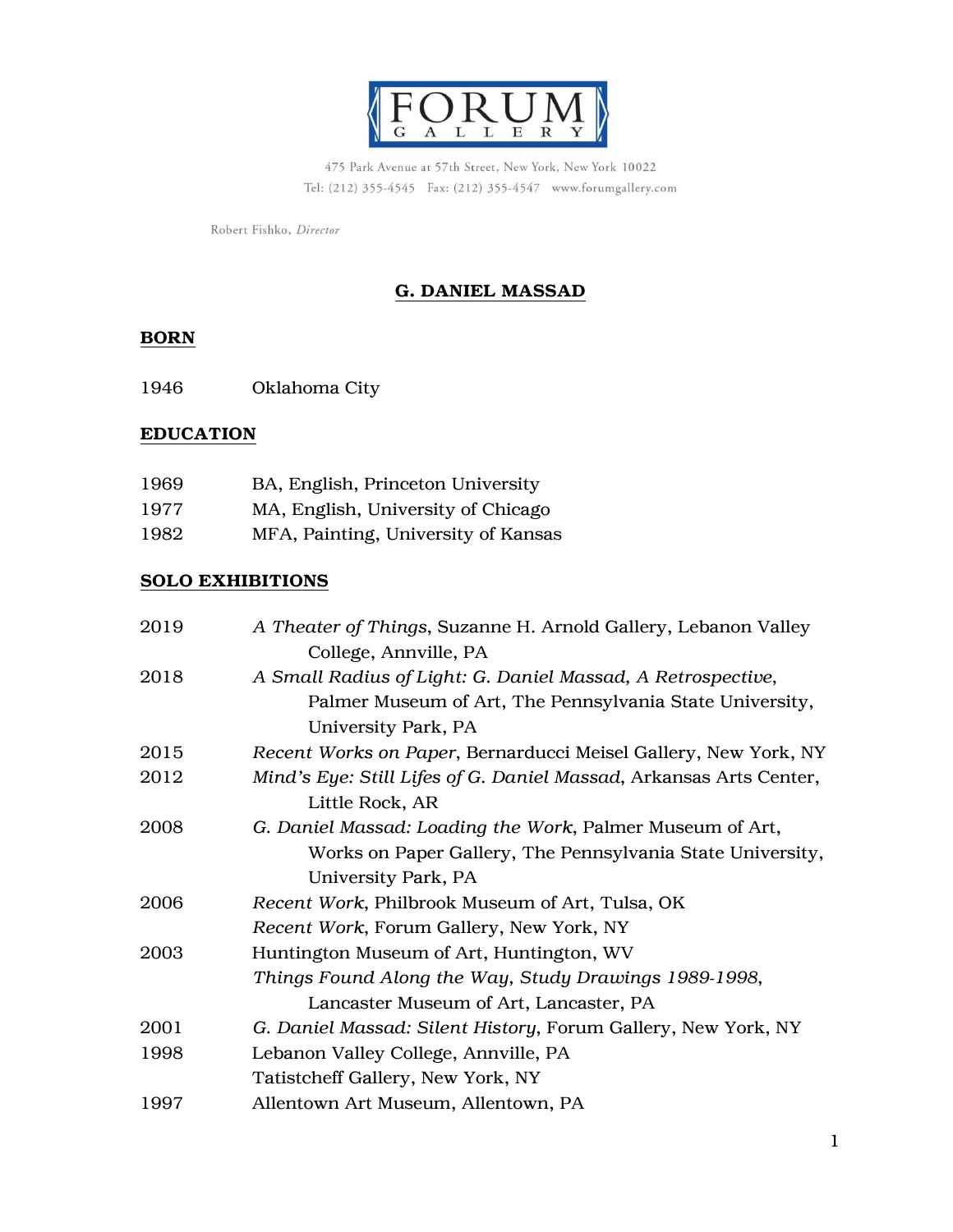| 1994-95 | Tatistcheff & Co., Inc., New York, NY                       |
|---------|-------------------------------------------------------------|
|         | The University of Toledo Art Department, Toledo, OH         |
| 1991-92 | To Begin Inwardly: Recent Work, Pennsylvania Academy of     |
|         | the Fine Arts; Franklin and Marshall College, Lancaster, PA |
| 1988    | Tatistcheff & Co., Inc., New York, NY                       |
| 1986    | Tatistcheff & Co., Inc., New York, NY                       |
| 1984    | Rosenfeld Gallery, Philadelphia, PA                         |
| 1983    | Lebanon Valley College, Annville, PA                        |
|         | Mulvane Art Center, Washburn University, Topeka, KS         |
|         |                                                             |

# SELECTED GROUP SHOWS

| 2022    | Stillness of Life: Robert Bauer, Paul Fenniak, G. Daniel                                               |
|---------|--------------------------------------------------------------------------------------------------------|
|         | Massad, Anthony Mitri, Forum Gallery, New York, NY                                                     |
| 2021    | Drawing inspiration, Forum Gallery, New York, NY                                                       |
| 2020    | First Impressions: New Works and New Acquisitions, Forum Gallery,<br>New York, NY                      |
| 2019-20 | The Touch of Color: Pastels at the National Gallery of Art, National<br>Gallery of Art, Washington, DC |
|         | The Expressionist Figure: the Miriam and Erwin Kelen Collection                                        |
|         | of Drawings, Walker Art Center, Minneapolis, MN                                                        |
| 2016    | The New Precisionism, Bernarducci Gallery, New York, NY                                                |
| 2015    | Face to Face: Artist's Self-Portraits, Baker Musuem, FL                                                |
| 2012    | Cryptograph, Spencer Museum of Art, University of Kansas,<br>Lawrence, KS                              |
| 2011    | Vantage Point, Forum Gallery, New York, NY                                                             |
| 2010    | Reality Check: Contemporary American Trompe L'Oeil, The                                                |
|         | Brandywine River Museum, Chadds Ford, PA                                                               |
|         | Graphic Masters III, The Smithsonian American Art Museum,                                              |
|         | Washington, DC                                                                                         |
| 2009    | Summer Selections, Forum Gallery, New York, NY                                                         |
| 2008    | New Acquisitions, Forum Gallery, New York, NY                                                          |
| 2007    | The Fine Art of Drawing: Modern & Contemporary Works on                                                |
|         | Paper, Forum Gallery, New York, NY                                                                     |
| 2005    | Graphic Masters, Smithsonian American Art Museum,                                                      |
|         | Washington, DC; traveled to:                                                                           |
|         | Heckscher Museum of Art, Huntington, NY                                                                |
|         | Palmer Museum of Art at Pennsylvania State University, PA                                              |
|         | Hunter Museum of American Art, Chattanooga, TN                                                         |
|         | Frances Lehman Loeb Art Center, Poughkeepsie, NY                                                       |
|         | Plains Art Museum, Fargo, ND                                                                           |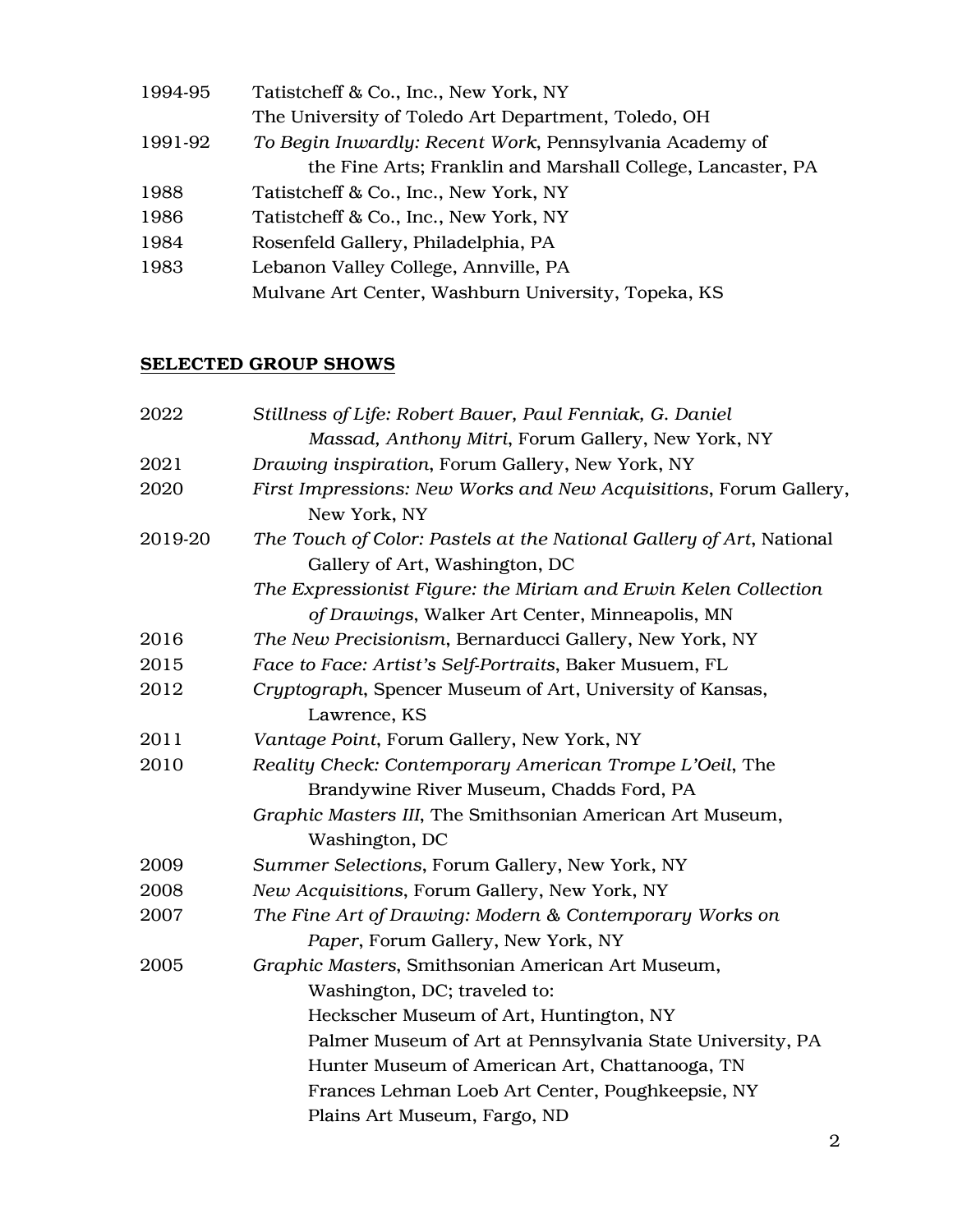| 2004-05   | Collectors Show & Sale, Arkansas Arts Center, Little Rock, AR                   |
|-----------|---------------------------------------------------------------------------------|
| 2004      | Poem, The Demuth Foundation, Lancaster, PA                                      |
| 2003      | Precision, Forum Gallery, Los Angeles, CA                                       |
|           | Transforming the Commonplace, Masters of Contemporary                           |
|           | Realism, Susquehanna Museum of Art, Harrisburg, PA                              |
|           | Contemporary Works on Paper, Forum Gallery, New York, NY                        |
| 2002      | Fish, Flowers, and Flying Things, Spencer Museum of Art,                        |
|           | University of Kansas, Lawrence, KS                                              |
|           | Representations: The Art of Drawing, Schick Art Gallery,                        |
|           | Skidmore College, Saratoga Springs, NY                                          |
| 2001      | About Face, Arkansas Arts Center, Little Rock, AR                               |
| 2000      | New Acquisitions, Philadelphia Museum of Art, Philadelphia, PA                  |
| 1999-2000 | Re-presenting Representation IV, Arnot Art Museum, Elmira, NY                   |
| 1999      | Contemporary American Realist Drawings, The Art Institute of                    |
|           | Chicago, Chicago, IL                                                            |
|           | Contemporary Still Life, The Contemporary Art Center of Virginia,               |
|           | Virginia Beach, VA                                                              |
| 1998      | American Modern Still-Life, Snite Museum of Art, University of                  |
|           | Notre Dame, IN                                                                  |
| 1997      | Dramatic Realism: The New Baroque, Southern Alleghenies                         |
|           | Museum of Art, Loretto, PA                                                      |
| 1996      | Lines of Thought: American Works on Paper, Florence Griswold                    |
|           | Museum, Old Lyme, CT                                                            |
|           | Reinventing Realism, Everhart Museum, Scranton, PA                              |
| 1993      | Toshiko Takaezu: A Teacher's Influence, Elsa Mott Ives Gallery,<br>New York, NY |
| 1993      | State of the Art: Virtuoso Works on Paper, Tatistcheff/Rogers                   |
|           | Gallery, Santa Monica, CA                                                       |
| 1992      | Isolation, Tatistcheff & Co., Inc., New York, NY                                |
| 1990      | Virtuoso, Tatistcheff & Co., Inc., New York, NY                                 |
| 1989      | Meticulous Realist Drawing, Squibb Gallery, Princeton, NJ                       |
|           | 20th Century Drawing and Sculpture: The Anwar Kamal                             |
|           | Collection of Art, Cummer Museum of Art, Jacksonville, FL                       |
|           | Hard Choices/Just Rewards, Levy Gallery of Art, Philadelphia,                   |
|           | Johnstown Art Museum, Blair Art Museum                                          |
| 1988      | New Acquisitions, National Museum of American Art                               |
| 1987      | Realism Today: American Drawings from the Rita Rich                             |
|           | Collection, National Academy of Design, NY                                      |
|           | Mainstream America: The Collection of Phil Desind, Butler                       |
|           | Institute of American Art, Youngstown, OH                                       |
| 1986      | Nature Morte, Southern Alleghenies Museum of Art, Loretto, PA                   |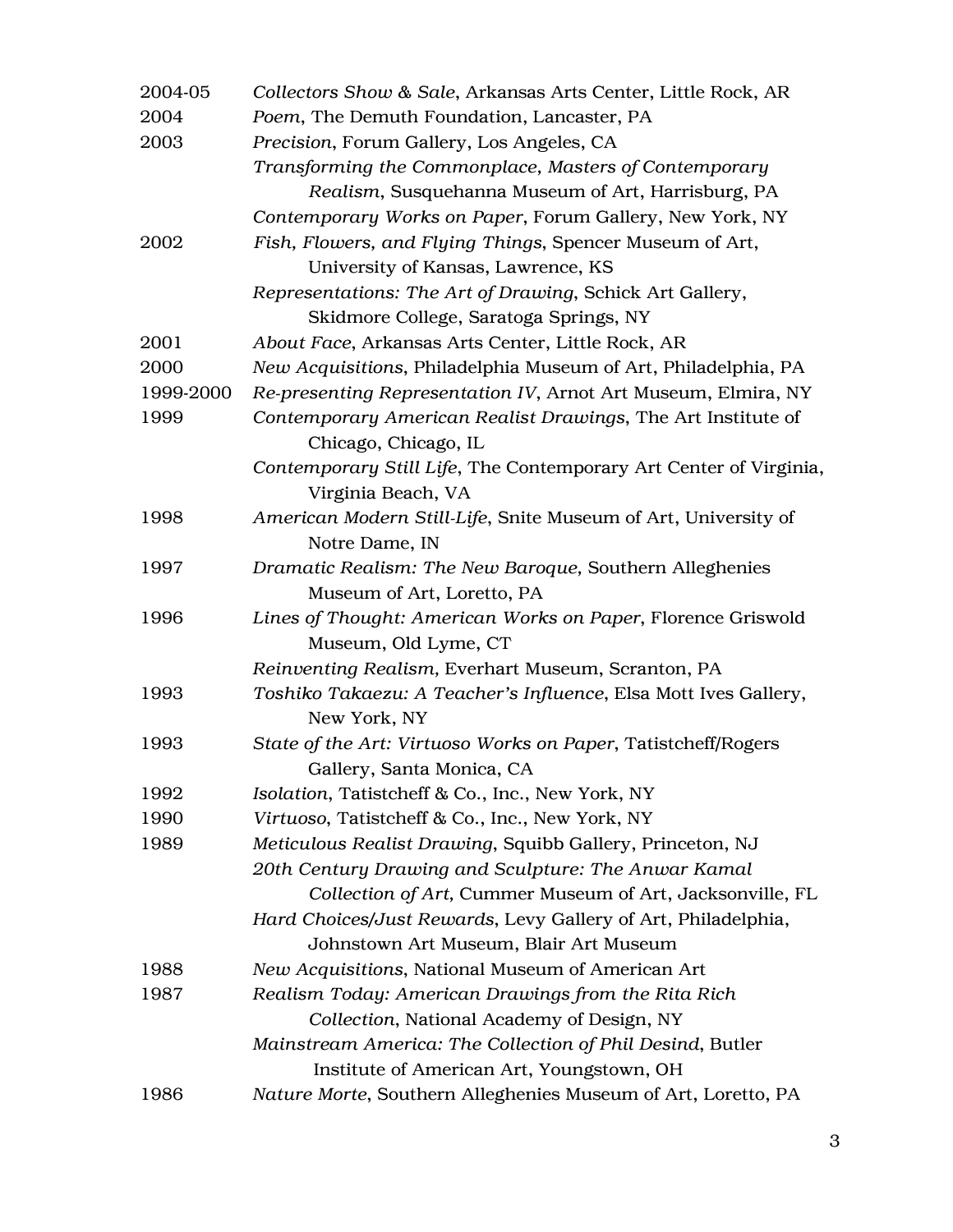| 1985 | American Realism: Twentieth-Century Drawings and             |
|------|--------------------------------------------------------------|
|      | Watercolors, San Francisco Museum of Modern Art,             |
|      | San Francisco, CA                                            |
|      | The New American Scene, Squibb Gallery, Princeton, NJ        |
| 1983 | Mid-Four Juried Art Exhibition, Nelson-Atkins Museum of Art, |
|      | Kansas City, MO                                              |
| 1982 | Eight from the "4" Series, Kellas Gallery, Lawrence, KS      |

## **BIBLIOGRAPHY**

| Robinson, Joyce Henri. A Small Radius of Light: G. Daniel Massad, A                |
|------------------------------------------------------------------------------------|
| Retrospective. University Park, Pennsylvania: Palmer Museum of Art, 2018.          |
| Brigham, David R. G. Daniel Massad: Out of the Void, Bernarducci Meisel Gallery,   |
| 2015.                                                                              |
| Cushman, Brad. Face to Face: Artists' Self-Portraits from the Collection of Jackye |
| and Curtis Finch, Jr., Arkansas Art Center, Little Rock, AR, 2013.                 |
| Eagle, Ellen. Pastel Painting Atelier, Ten Speed Press, 2013.                      |
| Robinson, Joyce Henri. A Gift from the Heart: American Art from the Collection     |
| of James and Barbara Palmer. University Park, Pennsylvania: Palmer                 |
| Museum of Art, 2013.                                                               |
| O'Hern, John. "Collecting Still Life Paintings," American Art Collector, April     |
| 2006, vol. 6, pgs. 41-2.                                                           |
| Kallenberger, Christine Knop. G. Daniel Massad: Recent Work, Forum Gallery, New    |
| York, NY 2006.                                                                     |
| Loughery, John. G. Daniel Massad: Silent History, Forum Gallery, New York,         |
| NY, 2001.                                                                          |
| Hanzal, Carla. Still Life: Infinitely Moving. Contemporary Art Center of Virginia, |
| Virginia Beach, VA, 2000.                                                          |
| Fine, Ruth. Reflections and Shadows: Realism and Its Discontents, Art Institute    |
| of Chicago, 1999.                                                                  |
| Mazow, Leo G. Clear Eyes, Calm Hearts: G. Daniel Massad and the Poetics            |
| of Still Life. The Suzanne H. Arnold Art Gallery, Lebanon Valley College,          |
| Annville, PA, 1998.                                                                |
| Cohen, Ronny. "G. Daniel Massad," Artforum 33, Summer 1995.                        |
| Loughery, John. "Faded Glory," The Hudson Review 48, Spring 1995.                  |
| McNall, Sally Allen. G Daniel Massad: Pastels: 1991-1994. New York: Tatistcheff    |
| & Co., Inc., 1994.                                                                 |
| Chandler, Laura Litter. "A Magnificent Obsession," The Valley/Lebanon              |
| Valley College Magazine, Winter 1993.                                              |
| Sozanski, Edward J. "21 Works of Professor/Artist," Philadelphia Inquirer,         |

December 13, 1991.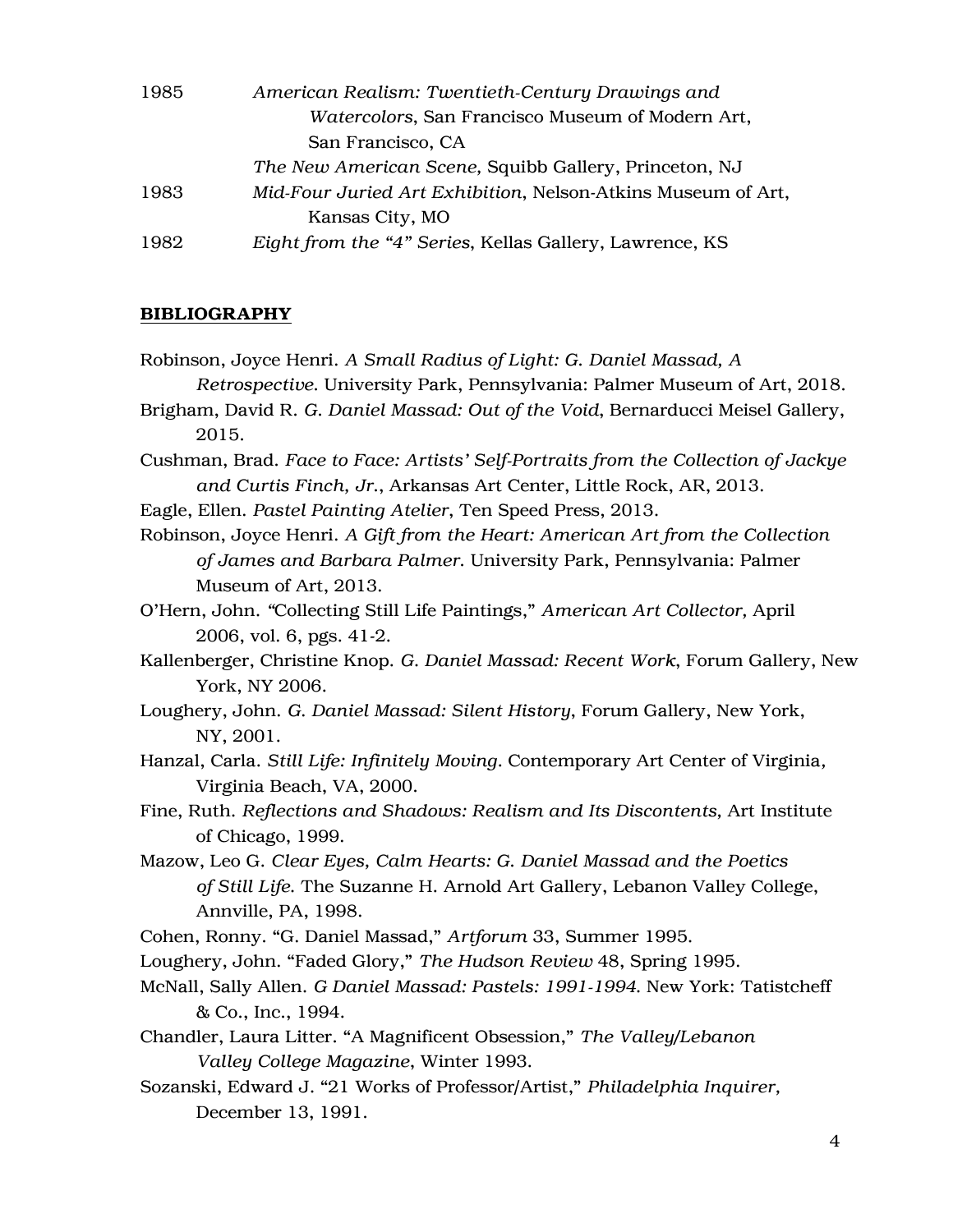Raynor, Vivien. "Precision for Precision's Sake in a Show by Virtuoso Realists," *The New York Times*, May 21, 1989.

- Donahoe, Victoria. "Drawings at Squibb Gallery Show Recent Developments in Realism," *Philadelphia Inquirer* June 2, 1989.
- Rich, Rita. *Realism Today: American Drawings from the Rita Rich Collection*, National Academy of Design, New York, NY, 1987.
- Martin, Alvin. *American Realism: Twentieth-Century Drawings and Watercolors from the Glenn C. Janss Collection.* San Francisco Museum of Modern Art, San Francisco, CA, 1986.
- Bolt, Thomas. "Daniel Massad," *Arts Magazine* 60, April 1986.

## FELLOWSHIPS & GRANTS

| 2016      | Pollock-Krasner Foundation                                         |
|-----------|--------------------------------------------------------------------|
| 2010      | Pollock-Krasner Foundation                                         |
| 2004      | Pennsylvania Council on the Arts: Fellowship in Visual Arts        |
| 2001      | Pollock-Krasner Foundation                                         |
| 1989      | Pennsylvania Council on the Arts: Fellowship in Visual Arts        |
| 1981-82   | National Endowment for the Arts: one of six artists and writers in |
|           | Project 45.007                                                     |
| 1969-1971 | Ford Foundation Grant for the study of English literature,         |
|           | University of Chicago                                              |

### SELECTED COLLECTIONS

Allentown Art Museum, Allentown, PA The Art Institute of Chicago, Chicago, IL Arkansas Museum of Fine Arts, Little Rock, AR The Brandywine River Museum, Chadds Ford, PA Chazen Museum of Art, Madison, WI Huntington Museum of Art, Huntington, WV Lancaster Museum of Art, Lancaster, PA Lebanon Valley College, Annville, PA The Metropolitan Museum of Art, New York, NY Miami-Dade Community College, Miami, FL Milwaukee Art Museum, Milwaukee, WI National Gallery of Art, Washington, DC Palmer Museum of Art, State College, PA Philadelphia Museum of Art, Philadelphia, PA Philbrook Museum of Art, Tulsa, OK Princeton University Graphic Arts Collection, Princeton, NJ